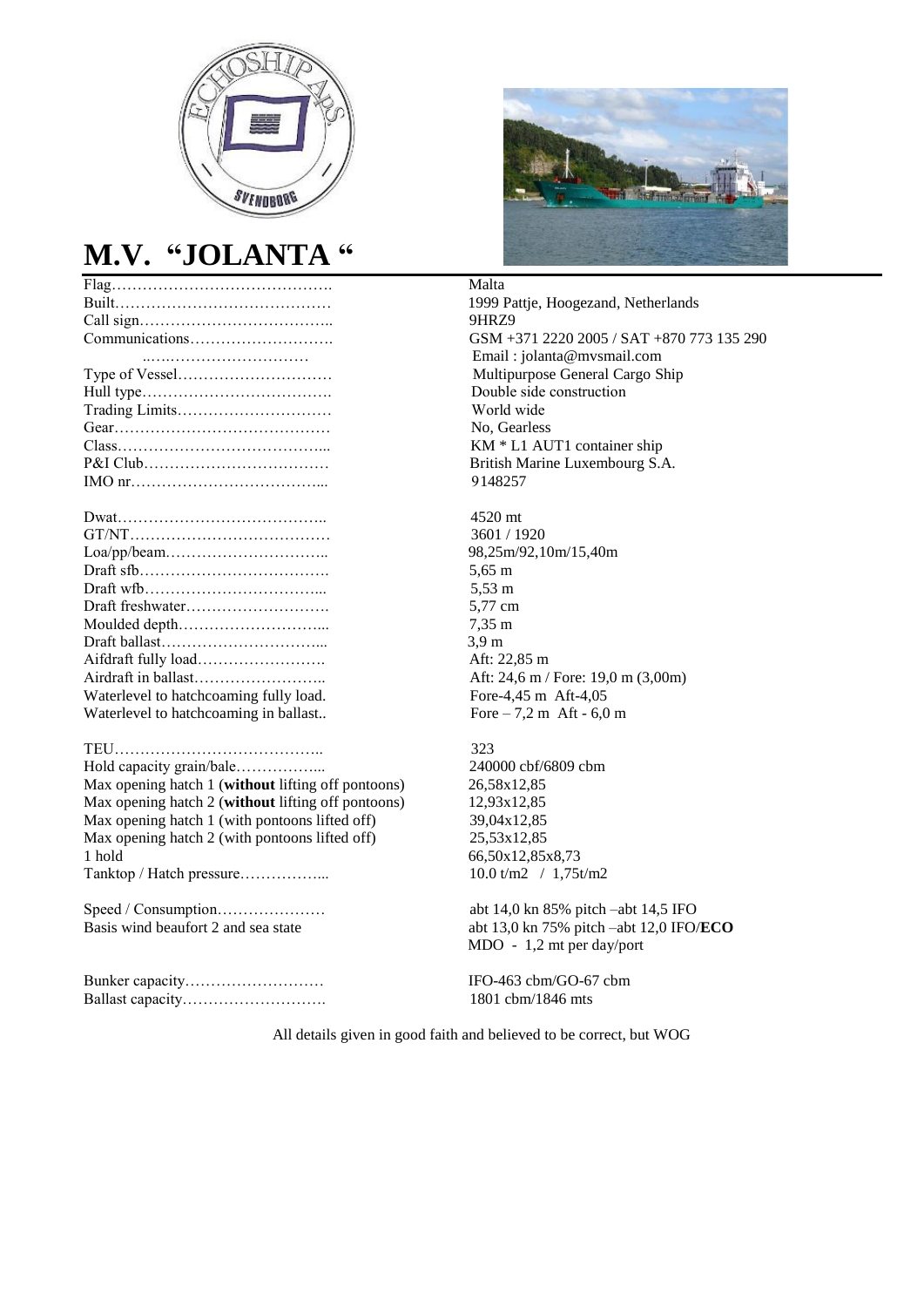

# m/s Jolanta

# Hold Measurements and Location of Fuel Oil Tanks



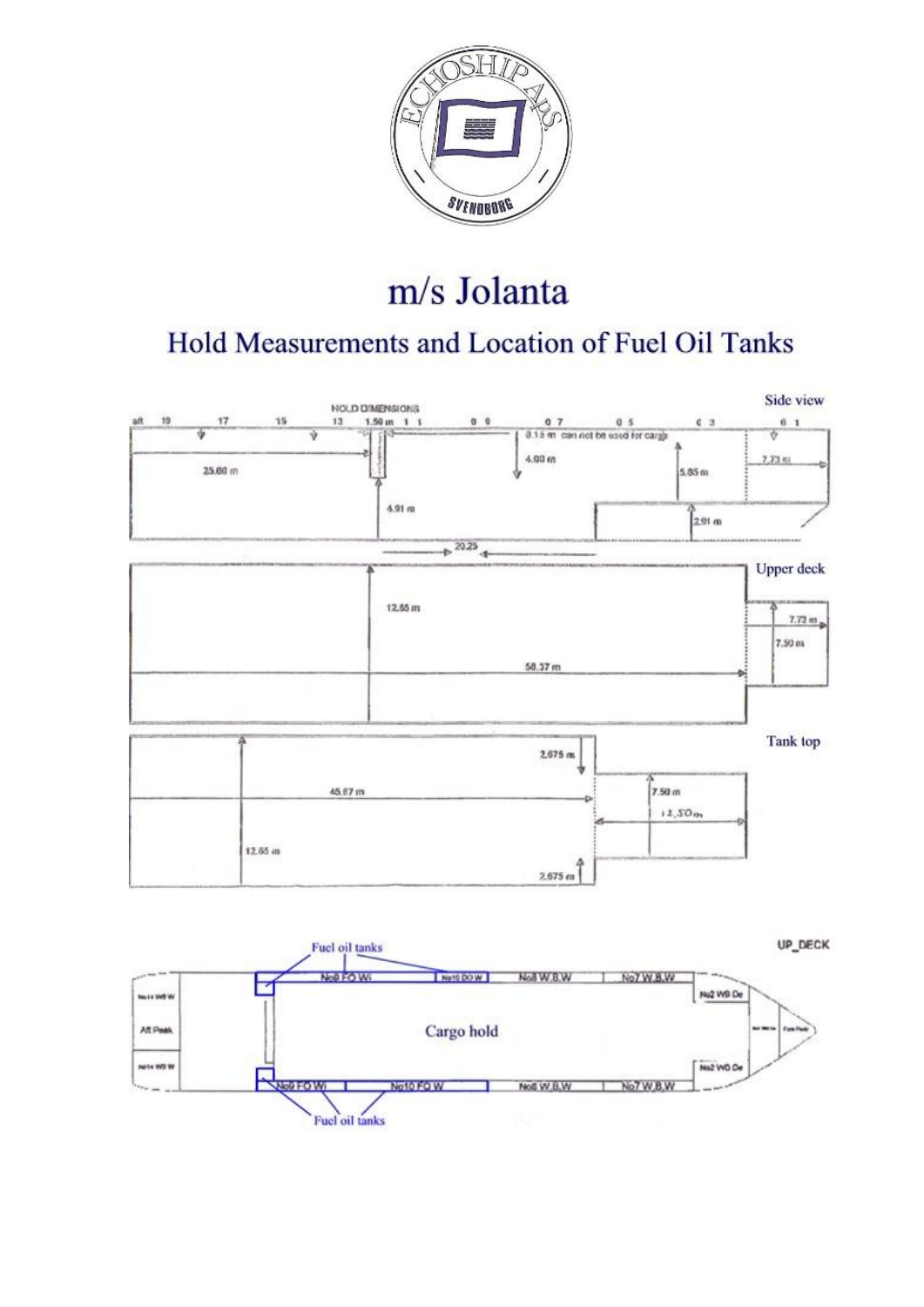

# m/s Jolanta

## Hatch Cover Arrangement and Measurements



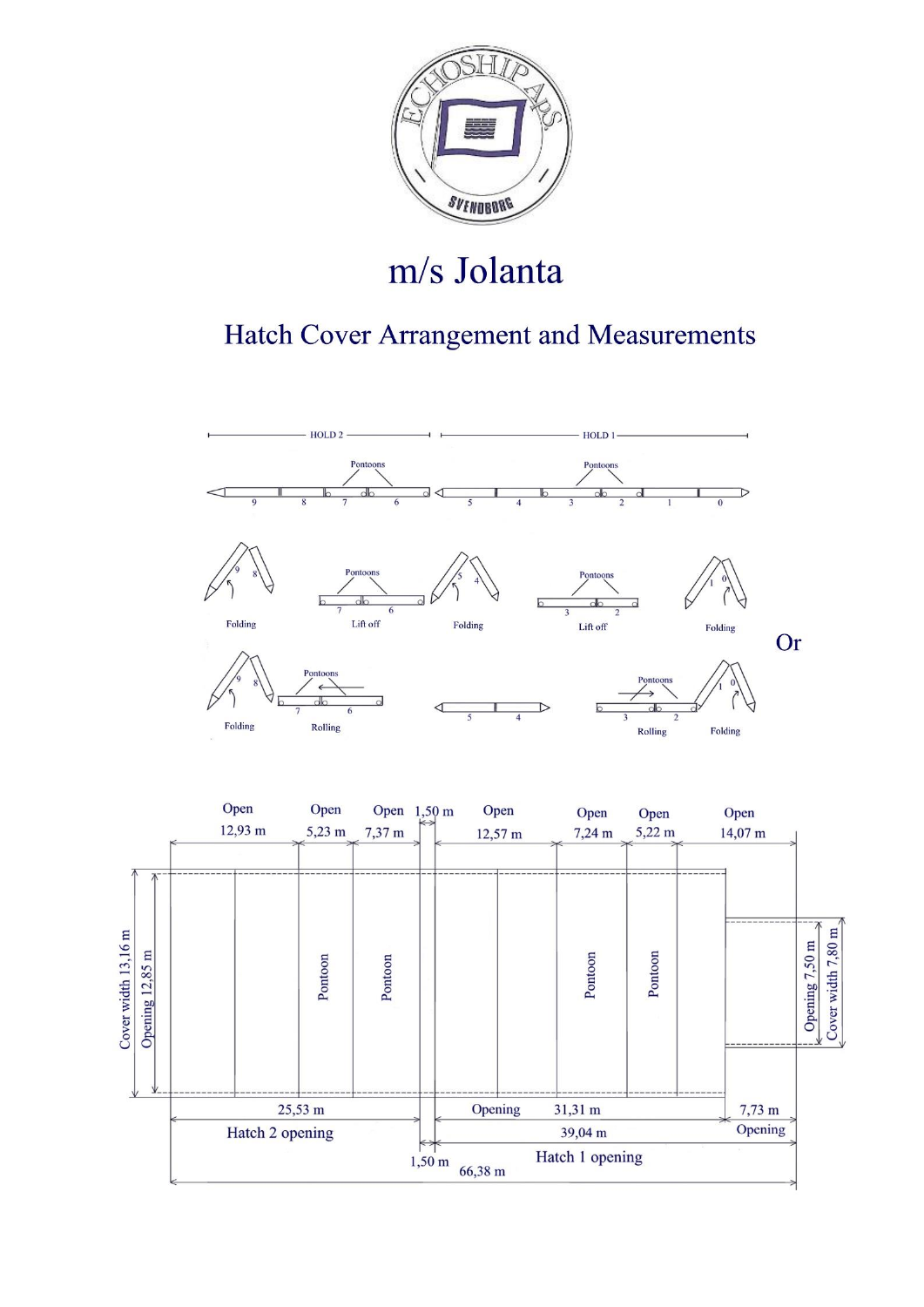

Alongside ready for working



The deckspace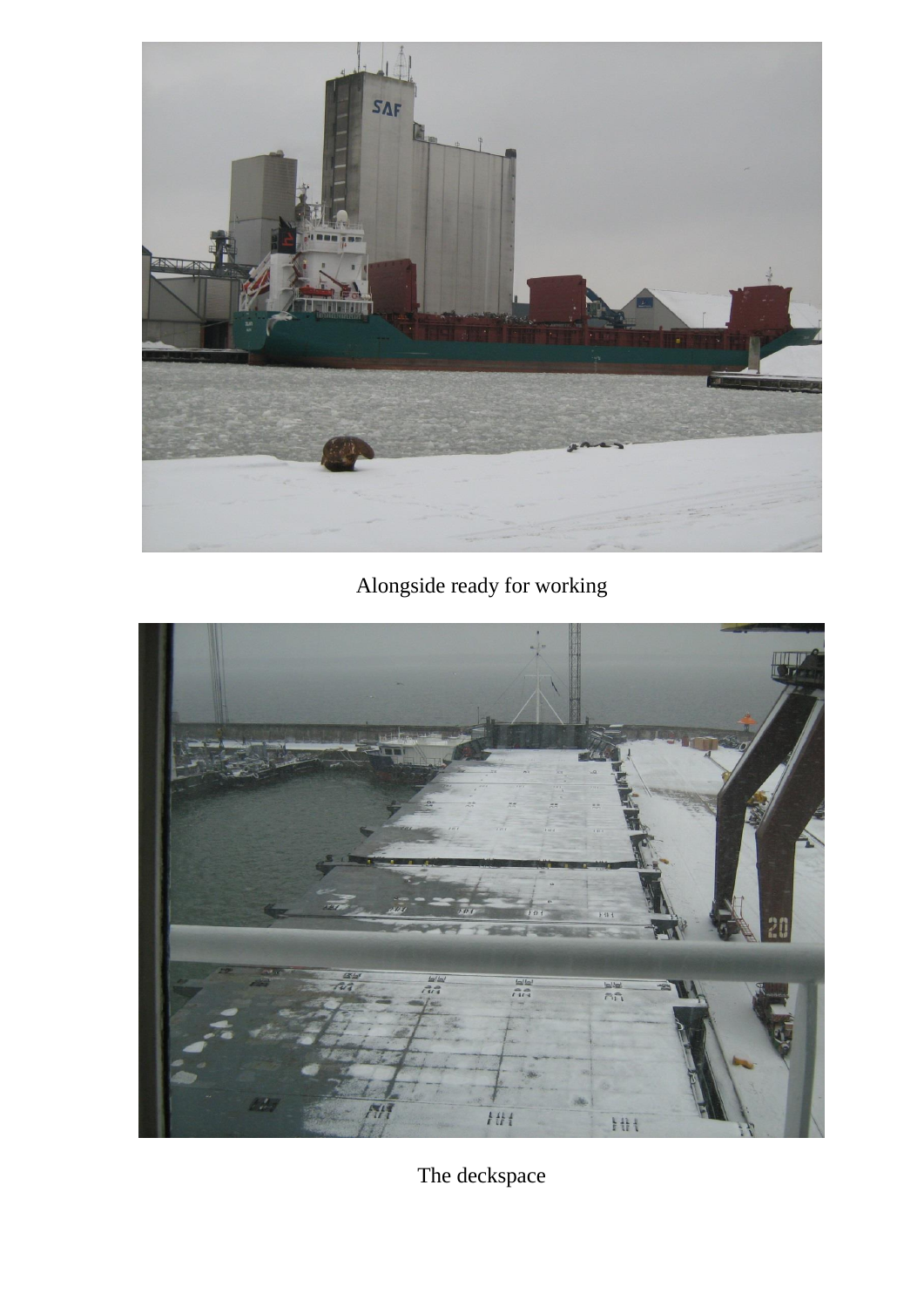

Bulkhead half way down only, approx. midships



The narrowings in the forepart.